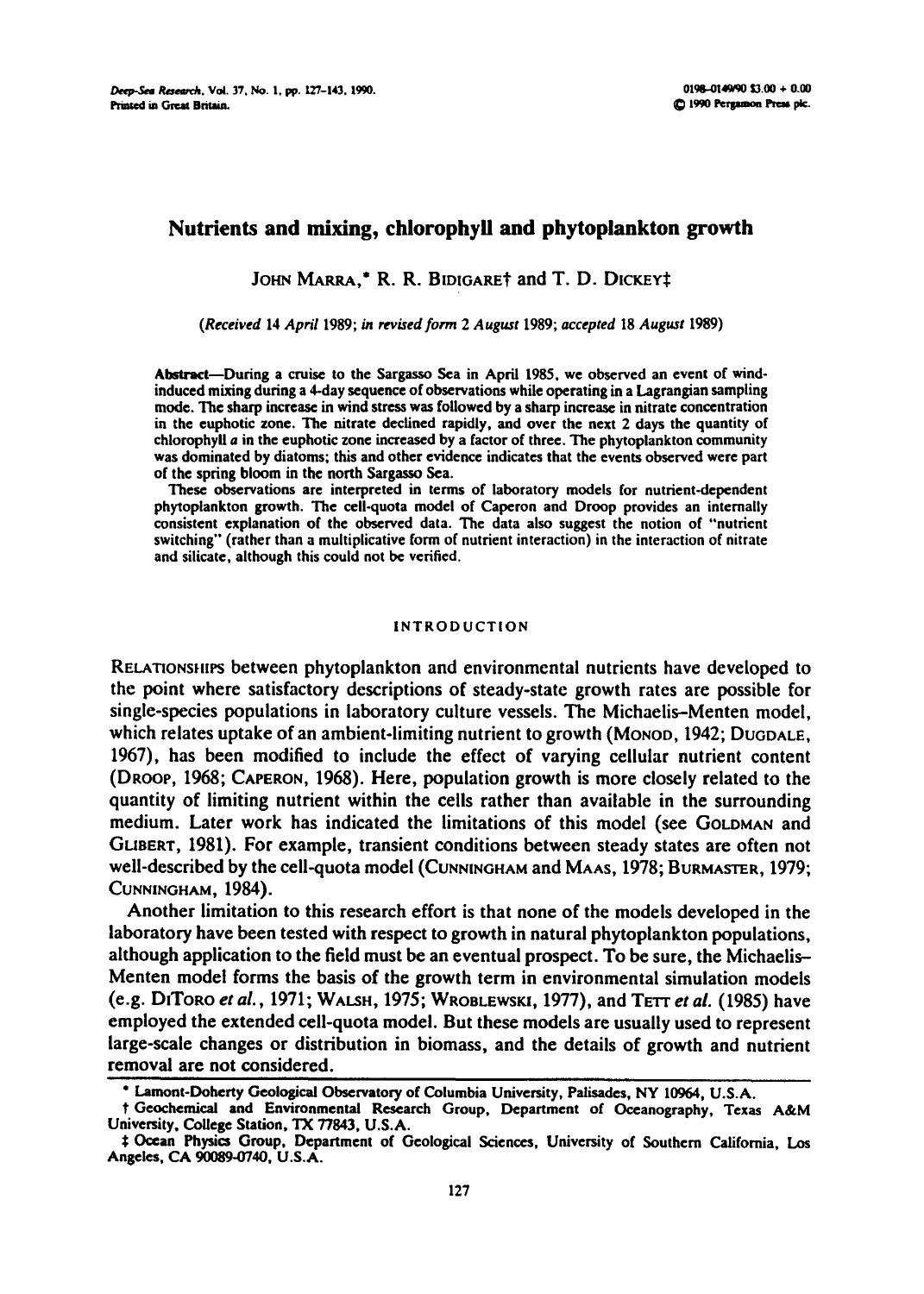The issue remains, therefore, whether any of the models applied to growth of laboratory populations, be they batch-culture (WILLIAMS, 1971), Michaelis-Menten, or cell-quota models, apply to the growth of natural populations. As suggested above, several problems exist. The apparent necessity for steady state in the laboratory is a simplification that may have no reality elsewhere. In natural populations, it is possible that more than one nutrient is important to growth dynamics. Finally, there is no assurance that the single-species approach used in laboratory culture is a useful experimental method for eventual application to natural, multi-species, populations (WILLIAMS, 1973).

During a cruise to the North Sargasso Sea (April 1985; Biowatt I), while operating in a drifter-following sampling regimen, we observed a wind event, erosion of the seasonal thermocline and rapid cooling of the upper layer. This was followed by a sharp increase in nitrate in the euphotic zone over a period of 12 h. Over the 2 days following this event, chlorophyll in the euphotic zone tripled while nitrate once again became depleted. These events and their explanation in terms of laboratory models of phytoplankton growth are the subject of this paper. They are similar to the observations reported recently by GLOVER *et al.* (1988) and EPPLEY and RENGER (1988), except that the biological signals here are larger and we attempt to deal with them in terms of phytoplankton growth kinetics.

## METHODS

Details of the methods used during this experiment can be found in SMITH et al. (1989) and BIDIGARE et al. (1989). Here we provide a brief summary.

Wind velocities were computed as true wind from the ship's anemometer. Hourly wind stress was calculated according to the relationship presented in GILL (1982), that is,

$$
\tau = C_{D}\rho_{a}U^{2}, \qquad (1)
$$

where  $\tau$  is the wind stress (in N m<sup>-2</sup>),  $C_D$  is the neutral drag coefficient (1.1  $\times$  10<sup>-3</sup>),  $\rho_a$  is the air density (1.26 kg m<sup>-3</sup>), and U is the wind speed in m s<sup>-1</sup> at 10 m above the ocean surface.

Hydrographic measurements were performed with a conductivity-temperature-depth (CTD) profiling system. A Sea Data model 650 submersible data logger consolidated the sensor signals for onboard computer logging. The CTD also had an *in situ* fluorometer (SeaMarTec) and a 12 bottle rosette mounted with Niskin samplers for water collection. *The in situ* fluorometer was calibrated on each cast using samples from the Niskin bottles which were analysed fluorometrically for Chl a (see below). CTD casts were performed at 6 h intervals to a depth of 200 m. Lowering speeds and data logging specifications permitted a depth resolution of 1 m. Rosette samplers were tripped at 10 m intervals from 0 to 60 m, and at 75, 100, 125, 150 and 200 m.

The surface buoy of the Multi-Variable Profiler (MVP) was used as a drifter in this study. The MVP supplied temperature, conductivity and irradiance (PAR) for this observational period (DicKEY *et aL,* 1985). The MVP was tethered to the surface buoy and automatically ascended and descended at  $15-25$  cm  $s^{-1}$  through the upper 200 m of the water column, and recorded observations every 20 s giving profile data each hour of the operation. The data were recorded internally and transmitted via radio to the ship for real-time data acquisition. To improve statistics and to minimize aliassing, the raw data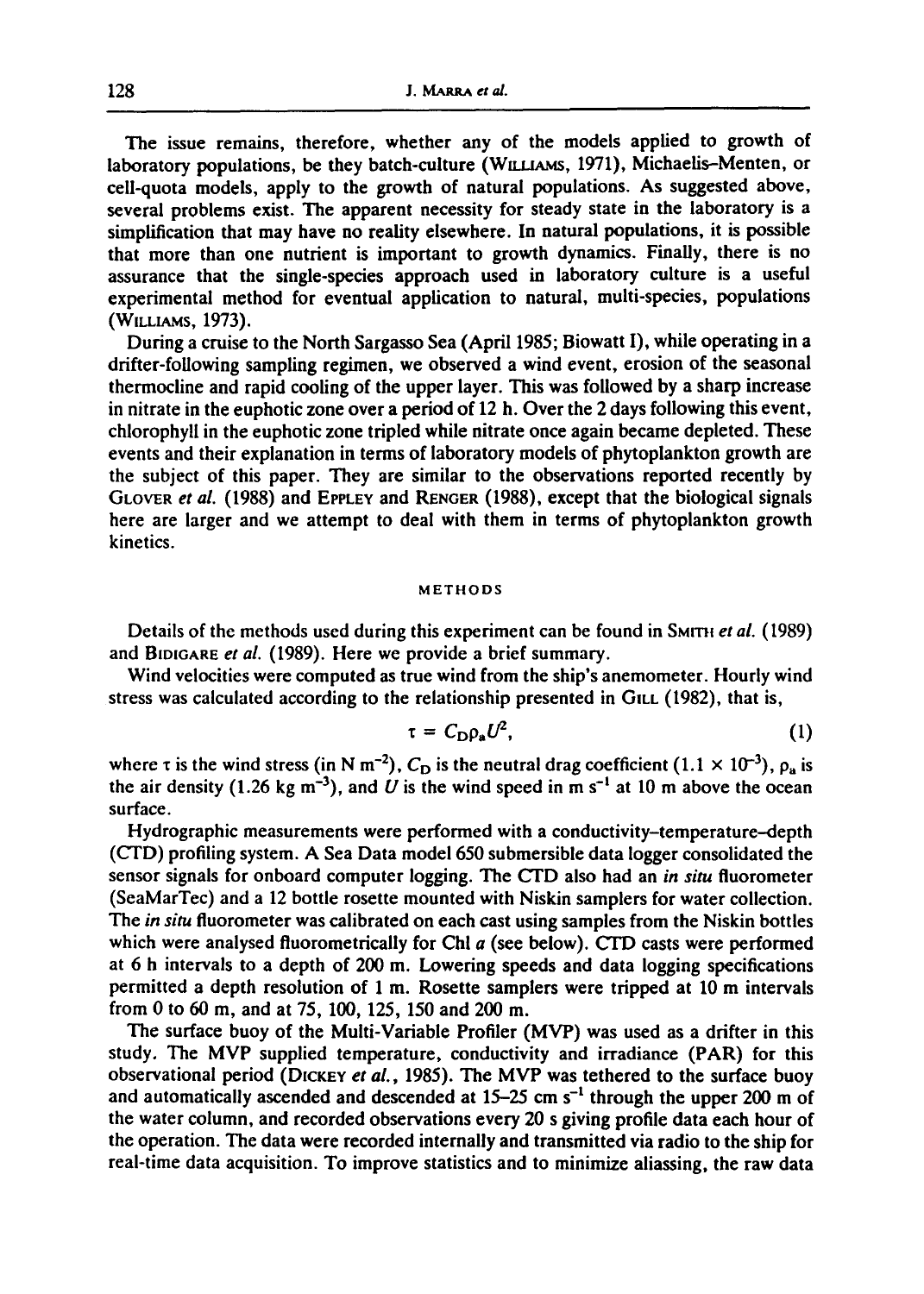were averaged over depth bins of 10 m. Further details concerning the MVP can be found in DICKEY *et al.* (1985) and DICKEY (1988). The temperature and conductivity data from the MVP agree with the CTD data; however, the MVP data is used, because of the better temporal resolution obtained.

Nutrient analyses were performed with a six-channel Alkem auto-analyzer. Phosphate, ammonium, nitrate and nitrite were determined using the methods described by WHITLEDGE et al. (1981). Silicate and urea were measured according to the techniques outlined in TECHNICON (1973) and KEROUEL (1982), respectively. The methods were slightly modified to enhance system stability and sensitivity (J. D. GUFFY, personal communication).

Chlorophyll a was determined by the method of SMITH et al. (1981), using a Turner model 111 fluorometer. This fluorometer was calibrated at sea with pure Chl a (from Sigma Chemical Co., and purified by high performance liquid chromatography), as a reference standard. Enumerations for phytoplankton were done on an inverted microscope using samples preserved in (acid) Lugol's solution.

Primary production experiments were conducted using the <sup>14</sup>C method (SMITH et al., 1989) on 5 and 7 April. These experiments were performed *in situ* from dawn to dusk. Concurrent samples for particulate organic carbon (POC) were also collected and analysed on a Perkin-Eimer 240D Elemental Analyzer.

# RESULTS

# *Observations*

The observations, near 35°N, 70°W, were made within a few hundred meters of the buoy used for tethering the MVP. The MVP was launched on 4 April and recovered on 7 April. The system drifted first slowly northeast, and then southeast at greater speed (Fig. 1). During the course of the observations, the buoy drifted approximately 42 km with a mean speed of 17 cm s<sup>-1</sup> (DICKEY *et al.*, 1985).

Wind stress  $(t)$  during the period of study (Fig. 2) increased during 5 April 1985 from less than 0.02 N m<sup>-2</sup> ( $\sim$ 3 m s<sup>-1</sup>) to greater than 0.12 N m<sup>-2</sup> ( $\sim$ 8 m s<sup>-1</sup>), and succeeded shortly thereafter by rapid changes in water column structure and erosion of the seasonal thermocline. For the purpose of the subsequent discussion of the changes observed in the water column, we have defined the wind event as the period from the afternoon of 5 April (when the effects of the wind became apparent in the water column) until the afternoon of 6 April (Fig. 2). Although the cessation of the wind event is iU-defined, this makes little difference to the biological changes observed on 6-7 April (described below).

North Atlantic 18°C water (WORTHINGTON, 1959), dominates the water column at this time of year; vernal warming brought surface temperatures to ~20"C (Fig. 3a). Although the general trend is toward warming of the surface layer and restratification in the seasonal thermocline, wind (and sometimes convective) events often lead to entrainment of water from beneath the mixed layer, and temporary cooling, a type of situation believed to be encountered here (Fig. 3a).

The mixed layer depth (MLD) is defined in two ways: the depth at which the difference from surface temperature is 0.5°C (MLD2 in Fig. 2), and in which this temperature difference is 0.1\*C (MLD1). MLD was relatively constant until the late afternoon of 5 April when it deepened rapidly to  $\sim$ 150 m in about 12 h. This deepening may have resulted from the sudden increase in wind stress during 5 April. Following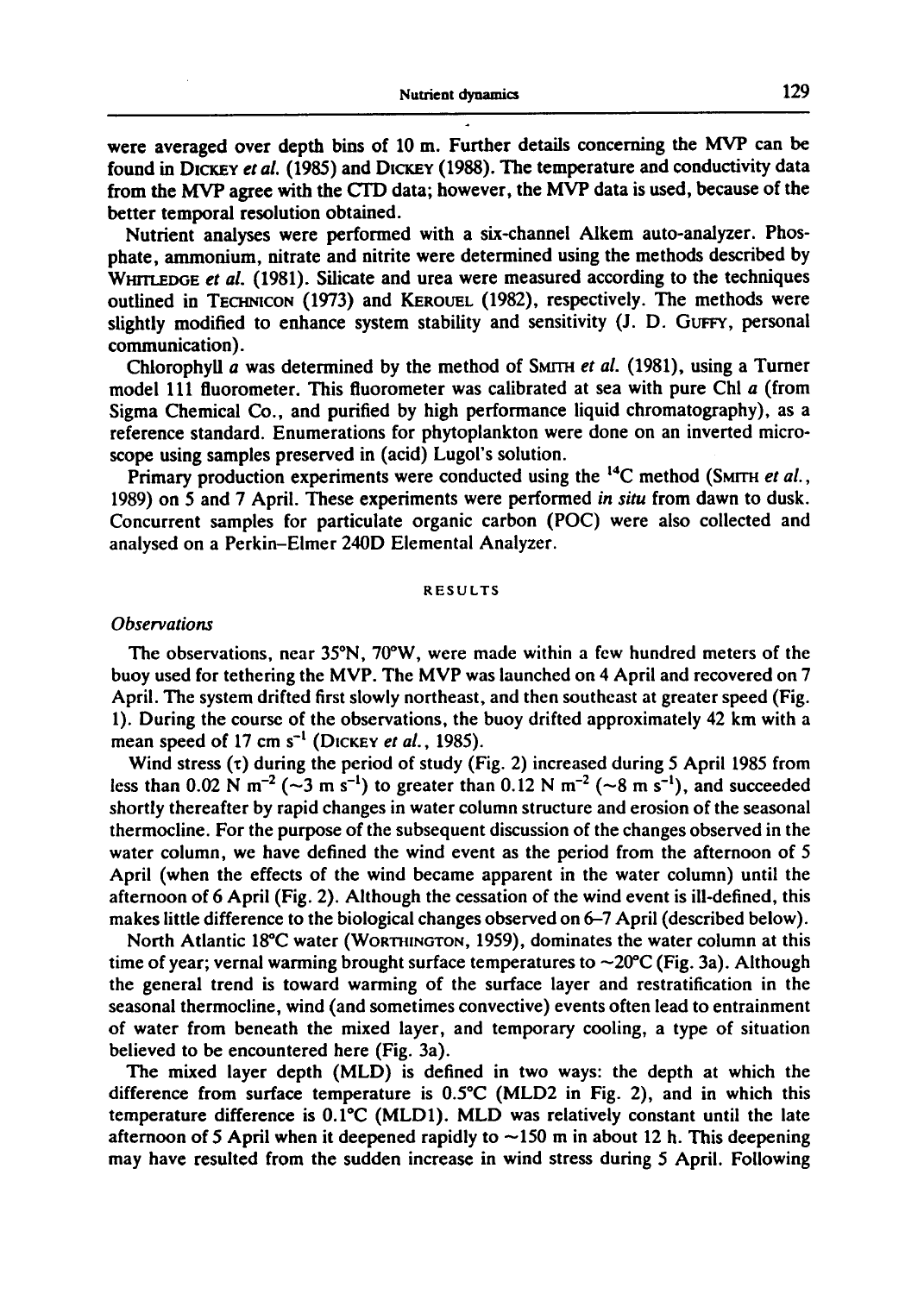

**Fig. !. The trajectory of the buoy to which the Multi-Variable Profiler (MVP) was tethered during the observational period. Hours and dates (month/day/year) are given for positions.** 

**this episode, the MLD remained relatively deep until the end of the observational period.** 

**The MVP also collected profiles of photosynthetic available radiation (PAR) (Fig. 3b) and the diurnal variation and nearly exponential decay of PAR with depth are apparent. While there was little change between 5 and 6 April, on 7 April (based on the half-day data available), the depth of the euphotic zone (depth of 1% of surface irradiance)** 



Fig. 2. Wind stress,  $\tau$  (N m<sup>-2</sup>), over the observational period, calculated using equation (1) in **the text. Wind data are from the ship's anemometer. Two mixed layer depths are shown: MLDI (solid line) is defined as a temperature difference of 0.1°C, and MLD2 (dashed line) is defined as**  a temperature difference of 0.5°C. The data are somewhat noisy in part because of repositioning **the ship for over-the-side operations. For the purposes of this analysis "wind event" is defined as the period from 1200, 5 April to 1200, 6 April.**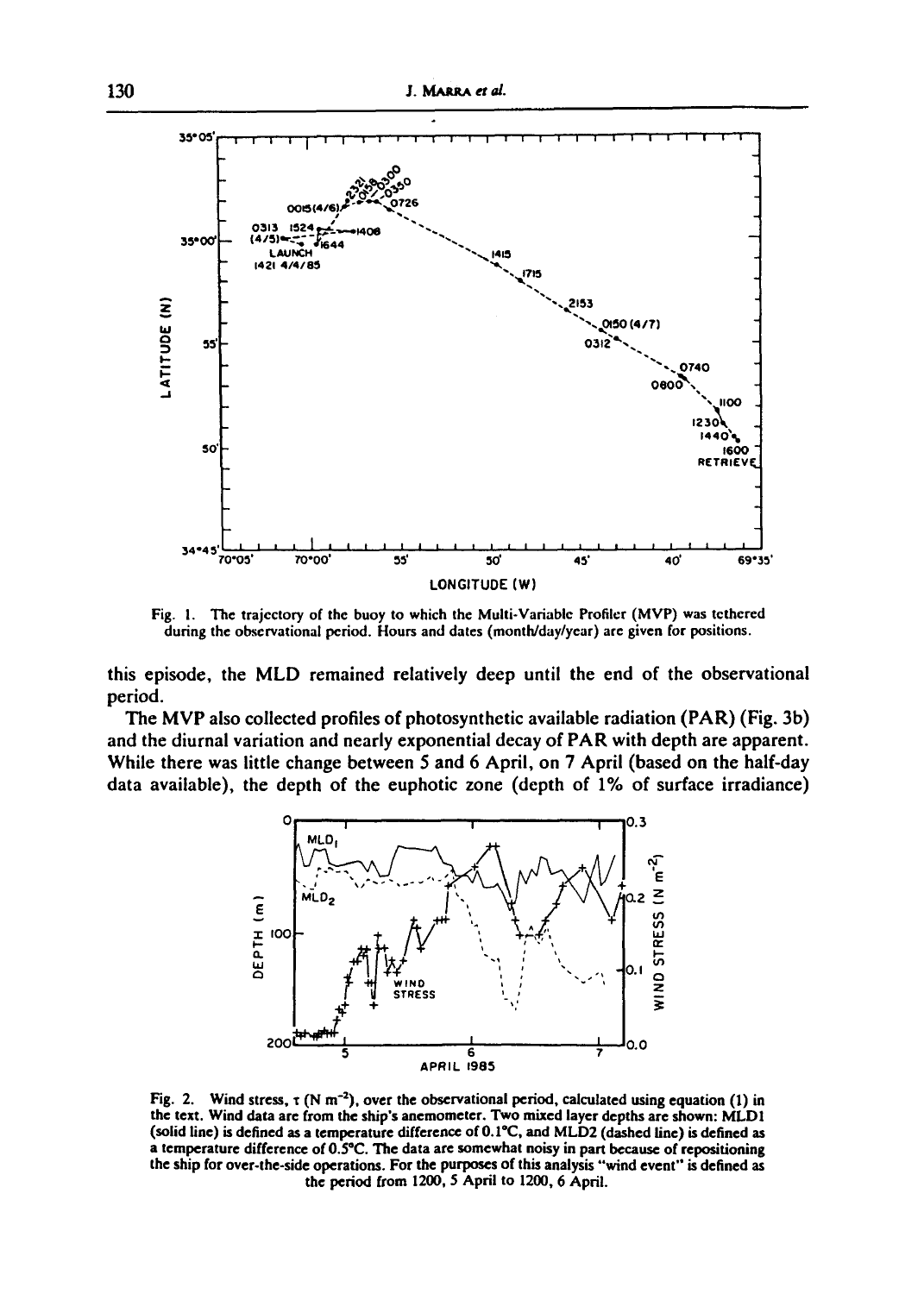decreased by about 15 m. The decreasing absolute PAR values on this day were probably caused by increasing cloudiness, and perhaps, secondarily, by the increase in Chl a concentration beginning on 6 April (see below).

Nitrate, silicate and Chl a distributions for the drifter-following experiment are shown in Fig. 3c-e. Since these variables are observed at much less frequent intervals than temperature from the MVP, the contours in these figures cannot be verified by the temperature data. (Nitrate and silicate have more limited depth resolution as well.) We cannot determine whether some features are real or are functions of the contouring routine employed. The major features of interest, however, remain conspicuous.

During the initial portion of the observations, Chl a was relatively high (about 0.5- 1.0  $\mu$ g l<sup>-1</sup>) and uniformly distributed in the euphotic zone ( $\sim$ 55 m). This same time period was marked by low nitrate concentrations. Coincident with the onset of higher winds on 5 April, average Chl a concentration in the near-surface water declined. As we



Fig. 3a, b.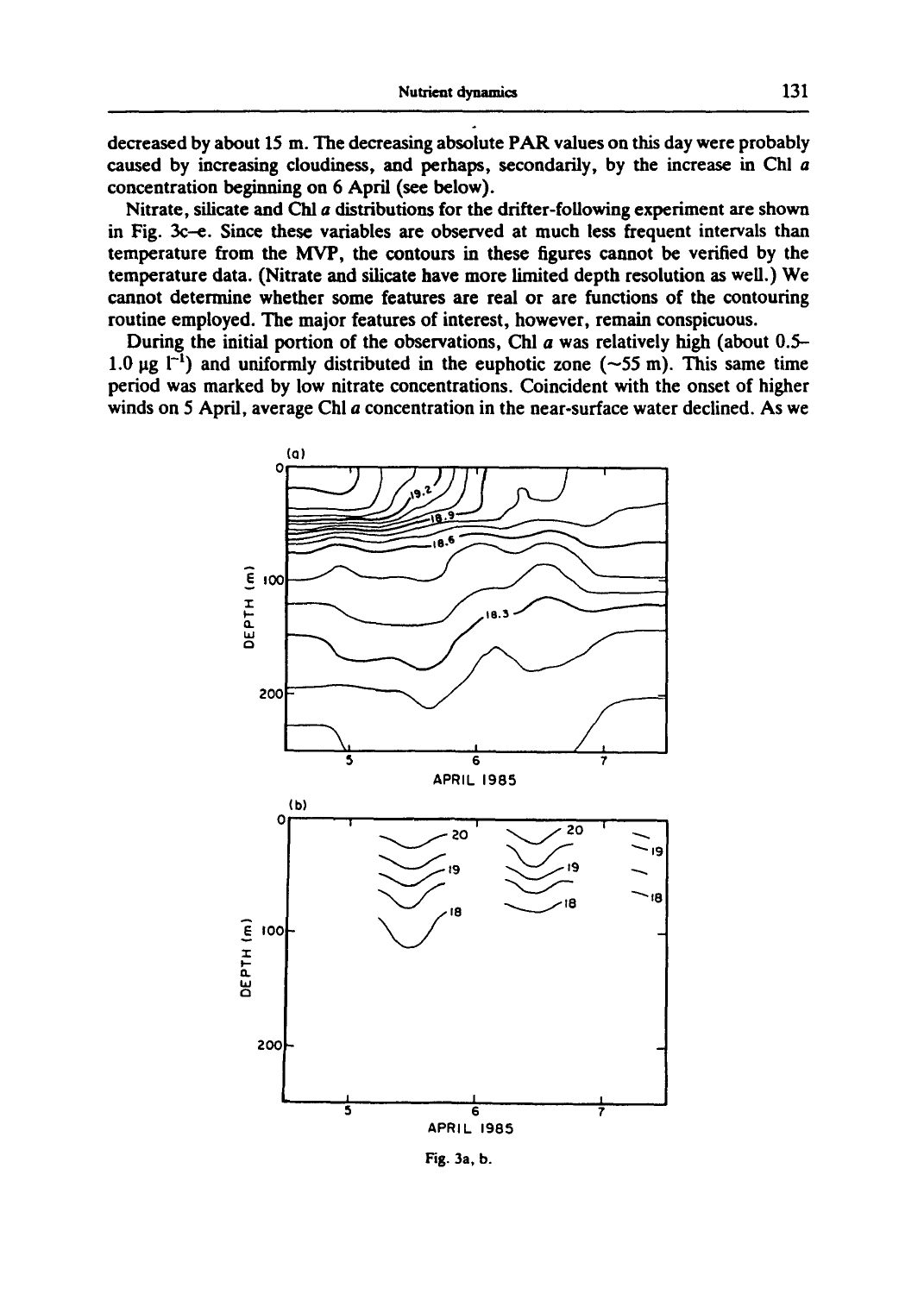

Fig. 3. Time-depth distributions of (a) temperature (°C); (b) log<sub>io</sub> (photosynthetically avail-<br>able radiation) (where PAR is in quanta m<sup>-2</sup> s<sup>-1</sup>); (c) nitrate (µmol l<sup>-1</sup>), (d) silicate (µmol l<sup>-1</sup>); and (e) Chl  $a$  ( $\mu$ g  $\Gamma$ <sup>1</sup>). The contours in these plots were generated from computer routines after creating gridded data points from the profile data. Dots in the nutrient data plots represent sampling depths. We assumed a linear interpolation between nutrient data points to create the gridded data set for contouring. Salinity never varies more than 0.05 psu from a mean of 36.50 psu, thus it does not contribute significantly to density variability and is not shown. Phosphate and ammonium showed little dynamic behavior and are not considered in our analysis. The depth of the euphotic zone in (b) is indicated approximately by the  $10^{19}$  quanta  $m^{-2} s^{-1}$  isopleth. Since PAR isopleths are absolute values but with finite sensitivity, day-to-day variations in solar intensity will have the effect of changing daylength slightly.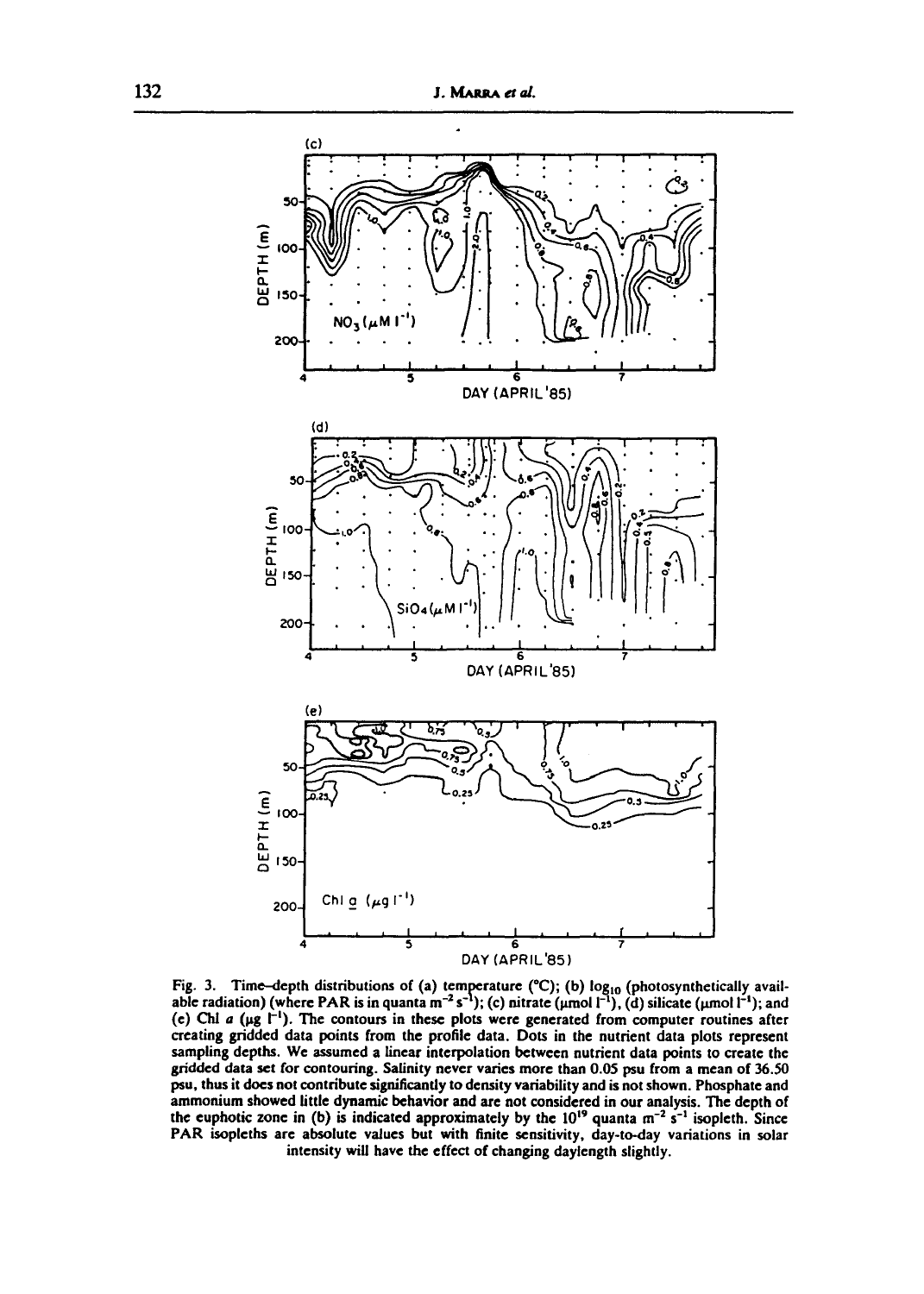discuss below, this appears to be a decline in the quantity of chlorophyll in the euphotic zone and not just a redistribution. Nitrate, in contrast to chlorophyll, increased dramatically. The increase in near-surface nitrate, noticeable on the afternoon of 5 April (see Fig. 3e) was coincident with the lowest chlorophyll concentrations in the water column.

Silicate (Fig. 3d) exhibited similar behavior to nitrate and chlorophyll; however, before the wind event, silicate was always measurable throughout the euphotic zone. The wind event produced an increase; but since it was already present in the surface layer, the changes were less dramatic. After the increase in wind, nitrate declined even faster than it appeared. Meanwhile, Chl  $a$  concentrations (Fig. 3e) increased to average values  $>1$  µg  $\Gamma$ <sup>1</sup>. After the nitrate decline during 5-6 April, silicate remained in the euphotic zone, but was subsequently removed. The difference in the timing of the removal of the two potentially limiting nutrients, silicate and nitrate, will be discussed below.

The phytoplankton populations during this time were dominated by diatoms. This was established by microscopic examination of water samples from 5 and 7 April (F. REID, personal communication) and from analysis of accessory pigments. The fucoxanthin-to-Chl  $a$  ratio was measured to be 0.6 (w:w) and remained constant through the time of chlorophyll increase during 5-7 April.

To simplify the analysis of these data, we have integrated nitrate, silicate and chlorophyll over the depth of the initial euphotic zone ( $\sim$ 55 m) (Fig. 4). The dynamics of the nutrients and chlorophyll are more pronounced than depicted in the time-depth distributions, although the primary features remain the same: a sharp increase in nitrate and a decrease in Chl a (cf. Fig. 3c, e) following the sharp increase in wind stress (Fig. 2). This is followed by depletion of nutrients, and an increase in Chl a (Fig. 3e).

During the period we have identified as the wind event, integrated Chl a declined about two-fold, that is, from  $\sim$ 40 to  $\sim$ 25 mg m<sup>-2</sup>. Over the next 2 days, integrated Chl a concentrations increased by a factor of three. Also, much of the initial nitrate removal occurred during the night. If there is a light dependence to the assimilation of nitrate in phytoplankton, it is not evident in our data.

The change in chlorophyll computed from the  $^{14}C$  experiments (5 and 7 April) and using the carbon:chlorophyll ratio (estimated from the regression of POC on Chl a to be 55), is noted on the chlorophyll time course (Fig. 4). The change in chlorophyll predicted by the 14C experiment on 5 April is greater than the observed change; however, it is difficult to detect any trend in the water column chlorophyll during this time. The 7 April experiment provides a prediction closer to the observations. Primary production on these 2 days was actually similar, at  $600-700$  mg C m<sup>-2</sup> day<sup>-1</sup>. However, the very different chlorophyll levels lead to different predicted growth rates.

# *Biological changes*

Since the observations were near a drifting buoy, the distributions shown in Figs 2 and 3 in principle should represent changes in water column structure for a particular water mass. Analysis of these data with respect to changes caused by biological rates requires the assumption that the MVP is a perfect (or near-perfect) drifter, that is, a drifter with no slippage relative to the mean current. (In fact, no drifter will achieve that criterion.) We believe that the changes in the water column we observed on the afternoon of 5 April involve a redistribution of heat and other properties in the water column rather than the effects of an advection event. Contrary evidence to this supposition is from two obser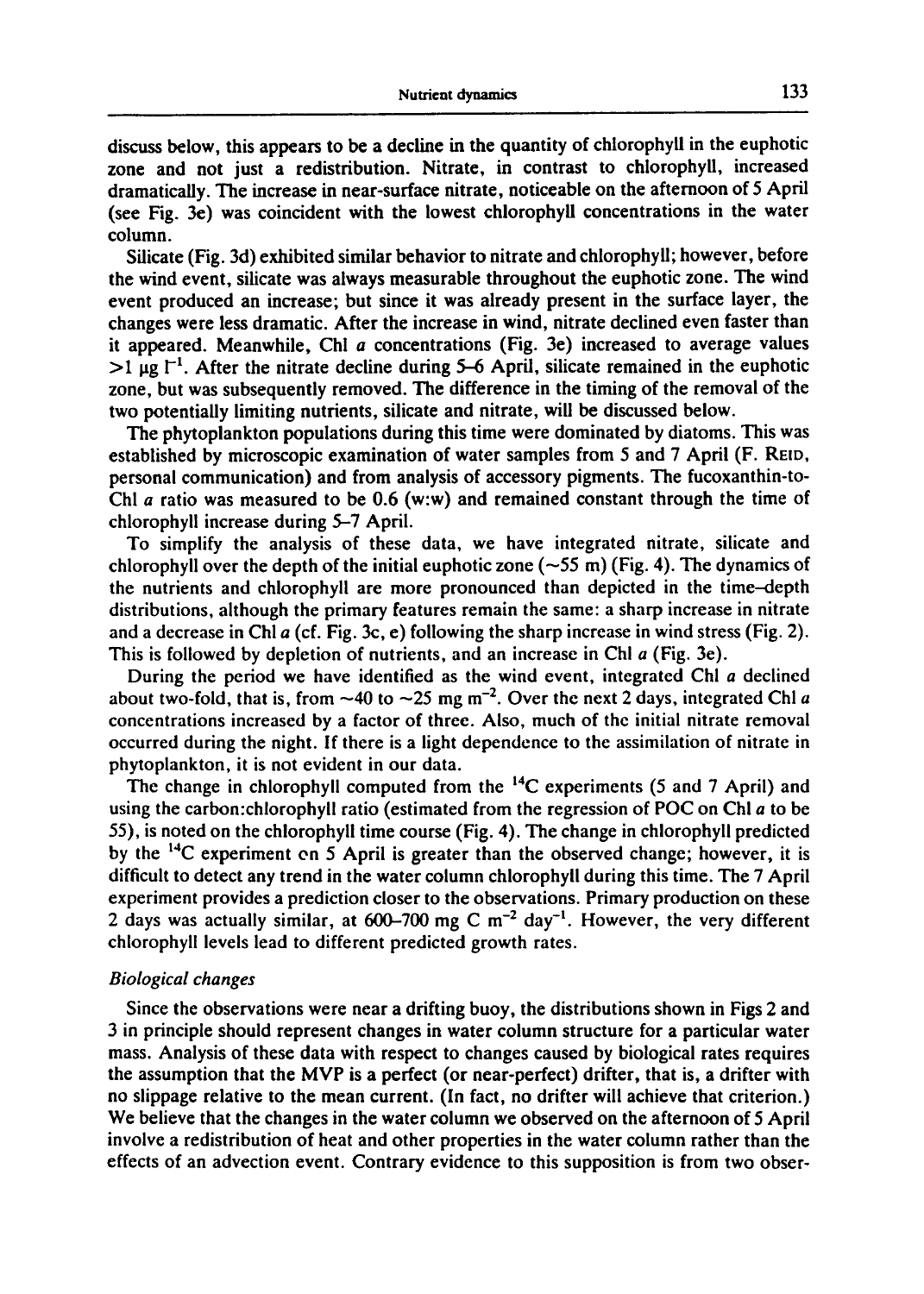r r



Fig. 4. (a) Integrated nitrate (mmol m<sup>-2</sup>) (filled symbols) and Chl a (mg m<sup>-2</sup>) (open symbols), and (b) silicate (mmol m<sup>-2</sup>) measured during the observation period. The depth of integration is **55 m. Superimposed on the chlorophyll time course is the increase in chlorophyll predicted from**  the assimilation of <sup>14</sup>C-labeled HCO<sub>3</sub>, (EPPLEY, 1972) for 5 and 7 April (half-filled symbols). The **arrows in (b) enclose a period in which silicate may be more limiting to growth than nitrate (see Discussion).** 

**vations during the afternoon of 5 April. First is the decline of the quantity of chlorophyll in the euphotic zone (Figs 3e and 4a). This seems to be more than a redistribution of phytoplankton; integrations over a deeper depth interval do not correct the loss.** 

**The second observation is the appearance of the high nitrate values (Fig. 3c). The**  concentrations of nitrate measured deeper in the water column,  $2-3 \mu$  mol  $I^{-1}$ , are in **agreement with wintertime values for this region of the Sargasso Sea (MENZEL and RVTaER, 1960). However, the appearance of these values in the data is puzzling since it is a singular episode. It could indicate a change in water mass, not otherwise revealed in the temperature or salinity fields.**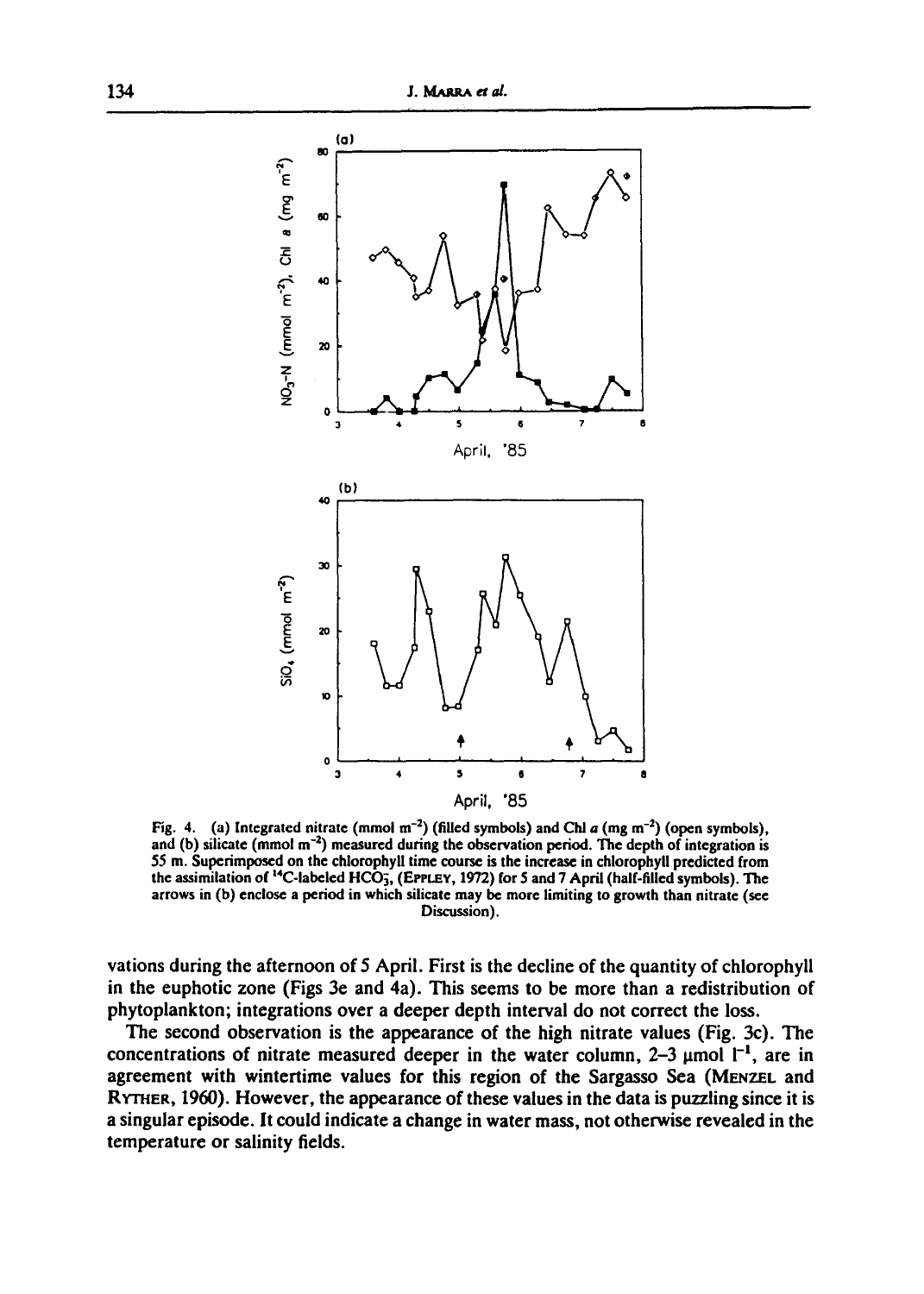Other than these two observations, no changes could be detected in beat content of the water column (integration of temperature from 0 to 200 m) over the duration of the experiment. The currents measured by the MVP were not significantly different from zero at 10 m depth, which suggests that the drifting buoy was probably tracking surface water reasonably well. This implies that there was in fact little slippage between the buoy and the water mass we were attempting to track. Also, the nitrate and chlorophyll data during 6-7 April indicate that the same water mass was being sampled. This latter point requires explanation.

The changes in Chl a (in  $\mu$ g  $\Gamma$ <sup>1</sup>) from 5 to 7 April are well-correlated with the changes observed in the values of nitrate (in  $\mu$ mol  $\Gamma^{-1}$ ) during the wind event. That is, about 1 umol  $\Gamma^1$  of nitrate removed from the water column produces about 1 µg  $\Gamma^1$  of Chl a. Assuming a C/N ratio (atomic) of 6.6, this would occur if the carbon-to-chlorophyll (CJ Chl) ratio (by weight) was 80. A regression of our data for particulate organic carbon on chlorophyll for this station gives a slope of 55 ( $n = 20$ ,  $r^2 = 0.72$ ). This lower value is compensated by the fact that nitrate is never the sole source of inorganic nitrogen during growth in natural populations. To achieve the C/Chl ratio requires that the nitrate be assimilated in proportion to the total nitrogen demand, giving the so-called "f-ratio" (EPPLEY and PETERSON, 1979; EPPLEY, 1981) a value of 0.7. This is not unreasonable for the Sargasso Sea during the period of the spring bloom (MENZEL and RYTHER,  $1960$ ; PLATT and HARRISON, 1985), and given the statistical analysis of HARRISON *et al.* (1987), it may be typical where nitrate concentrations exceed 1  $\mu$ mol  $I^{-1}$ . McCARTHY and NEVINS (1986) determined an  $f$  of 0.6 for a warm-core ring for a similar time of year, also including urea as part of the total nitrogen assimilated. These authors also assumed this value to be conservative because of the methods used to estimate the assimilation of regenerated forms of nitrogen. Of course, the explanation for the ratio (atom/weight) of  $N/Ch \approx 1$  set forth here implies that if  $f = 0$ , no net chlorophyll production would occur. (A speculative but intriguing possibility is that the CJChl ratio may be diagnostic for new production.) Evidence to support N/Chl  $\approx$  1 has been observed in field studies (DUGDALE and GOERING, 1970; SAKSAUG *et al.,* 1981; BARLOW, 1982; TAKAIIASII! *et al.,* 1986) and in experiments in mesocosms (TAKAllASIII *et al.,* 1975; MALONE *et al.,* 1975; PARSONS *et al.,*  1978) for healthy, growing populations of diatoms. It also has been demonstrated in laboratory investigations of diatoms (CAPERON and MEYER, 1972a; LAWS *et al.,*  1983).

While it is not possible to verify precisely  $N/Chl = 1$  for these data, the evidence of the relationship between nitrate and chlorophyll reinforces the supposition that we are sampling the same water mass as tracked by the drifter, or that the process of removal and uptake was stationary in the water traversed by the drifter. That  $N/Ch = 1$  is also a reasonable assumption for modeling purposes. Therefore, we assume a C/Chl ratio equal to 55 and an  $f$  of 0.7 to simplify the model analysis presented below, which considers the kinetics producing this outcome.

As a final point, while we acknowledge zooplankton grazing as a factor in plankton dynamics, we do not believe it is an important consideration for these data. Grazing is generally a broader scale phenomena than phytoplankton growth for the springtime Sargasso Sea. If grazing were important in preventing phytoplankton growth, then we should have seen a decline in biomass (i.e. chlorophyll) prior to the wind event as well, when in fact the quantity of chlorophyll in the upper layers remained constant.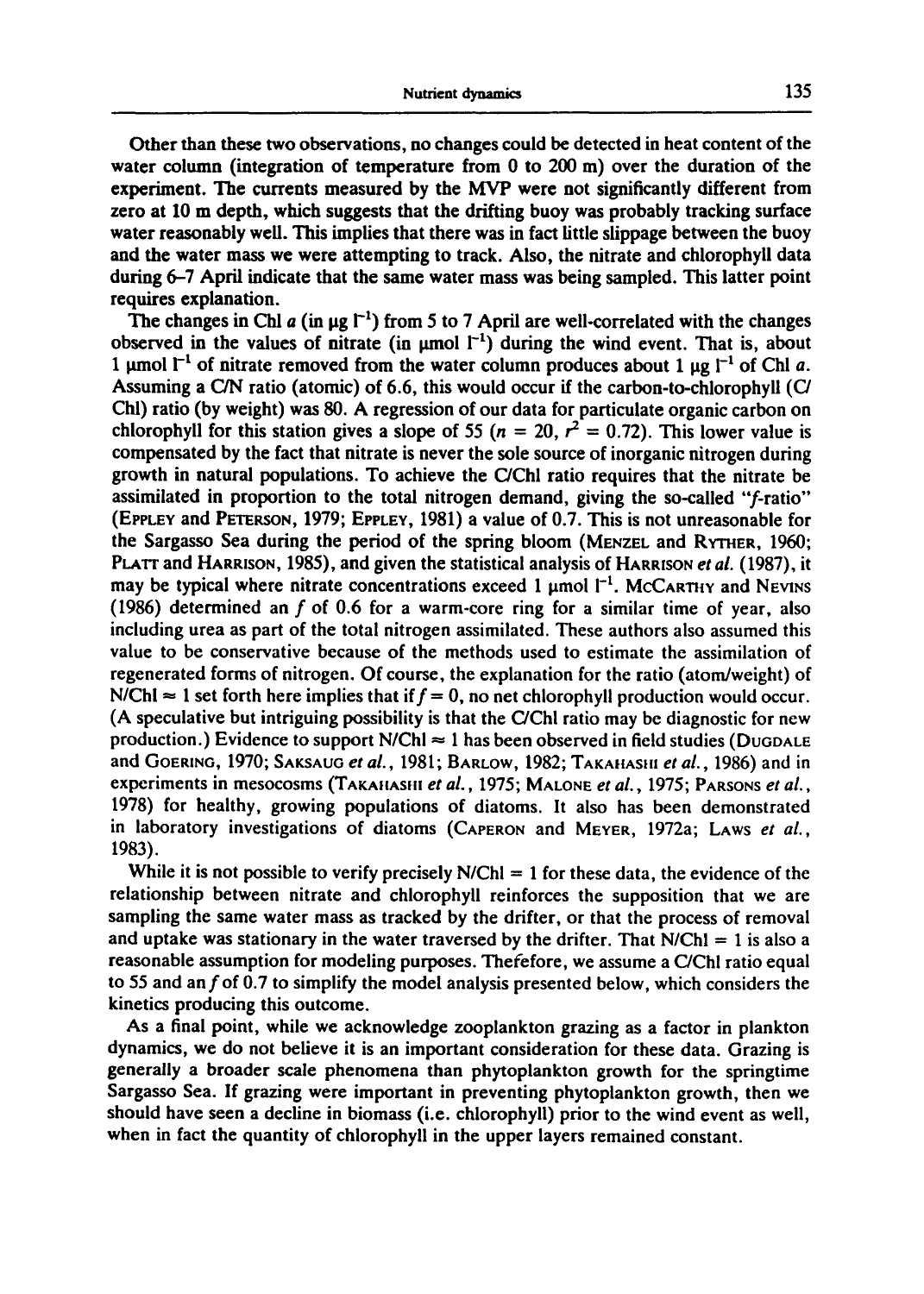### DISCUSSION

The data presented in Figs 2-4 will now be discussed in terms of laboratory models of phytoplankton growth in response to nutrients. These models include one for batchculture growth, a cell-quota model, and, briefly, an outgrowth of the cell-quota model which considers the interactions of two nutrients (e.g. RHEE, 1978). Since we neglect physical processes in these models, a three-point running mean is used in the observational data to remove some of the variability that is presumed to have resulted from physical processes (internal waves, etc.) or because the MVP buoy behaved as an imperfect drifter. Also, a constant depth, 55 m, was used, over which to integrate nutrients and chlorophyll, as representative of the mixed layer. Based on the data of Fig. 3, this is a reasonable assumption.

# *"'Batch-culture" growth*

The simplest means to describe the nitrate removal and consequent growth of phytoplankton is to assume "batch-culture" increase of the chlorophyll in response to the nitrate perturbation, where the nutrient is taken up as the phytoplankton grow. Assume, therefore, a closed system, such as phytoplankton growing in a flask where nutrients and biomass are conserved through time,  $t$ . This type of model has been examined by WILLIAMS (1971) for laboratory cultures. The balance between nitrate removal and chlorophyll growth after the nitrate injection during 5-7 April suggests that this assumption might be valid. We have,

$$
P_t + N_t = P_0 + N_0, \qquad (2)
$$

where  $P_t$  is phytoplankton biomass at time  $t$ , and  $N$  is the corresponding nutrient (nitrate) concentration. The subscript 0 refers to the initial concentration of phytoplankton and nutrient, P and N are averages over the euphotic zone. The change in the concentrations will be described by a rate constant, k, or

$$
dN/dt = -kNP,
$$
  

$$
dP/dt = kNP.
$$

 $\mathbb{R}^{\mathbb{Z}}$ 

This is functionally the same as logistic growth. The solutions are

$$
P = \frac{(N_0 + P_0)}{1 + (N_0/P_0) \exp[-kt(N_0 + P_0)]},
$$
\n(3)

$$
N = \frac{(N_0 + P_0)}{1 + (P_0/N_0) \exp[kt(N_0 + P_0)]}.
$$
 (4)

The results from this model of phytoplankton growth along with the observations from the time of the nitrate perturbation (which defines  $N_0$  and  $P_0$ ) to the end of the observations are shown in Fig. 5. The initial values were chosen from three-point running means of the chlorophyll and nitrate values at the time of the mixing event. The midpoint of this running mean, or time-zero, is 1200 on 5 April.

As can be seen in Fig. 5, a given choice of k (in this case, 0.7) can provide a trajectory of chlorophyll increase consistent with the data. However, the nitrate removal is poorly represented. Figure 5 also shows an acceptable fit to the observed nitrate data, but the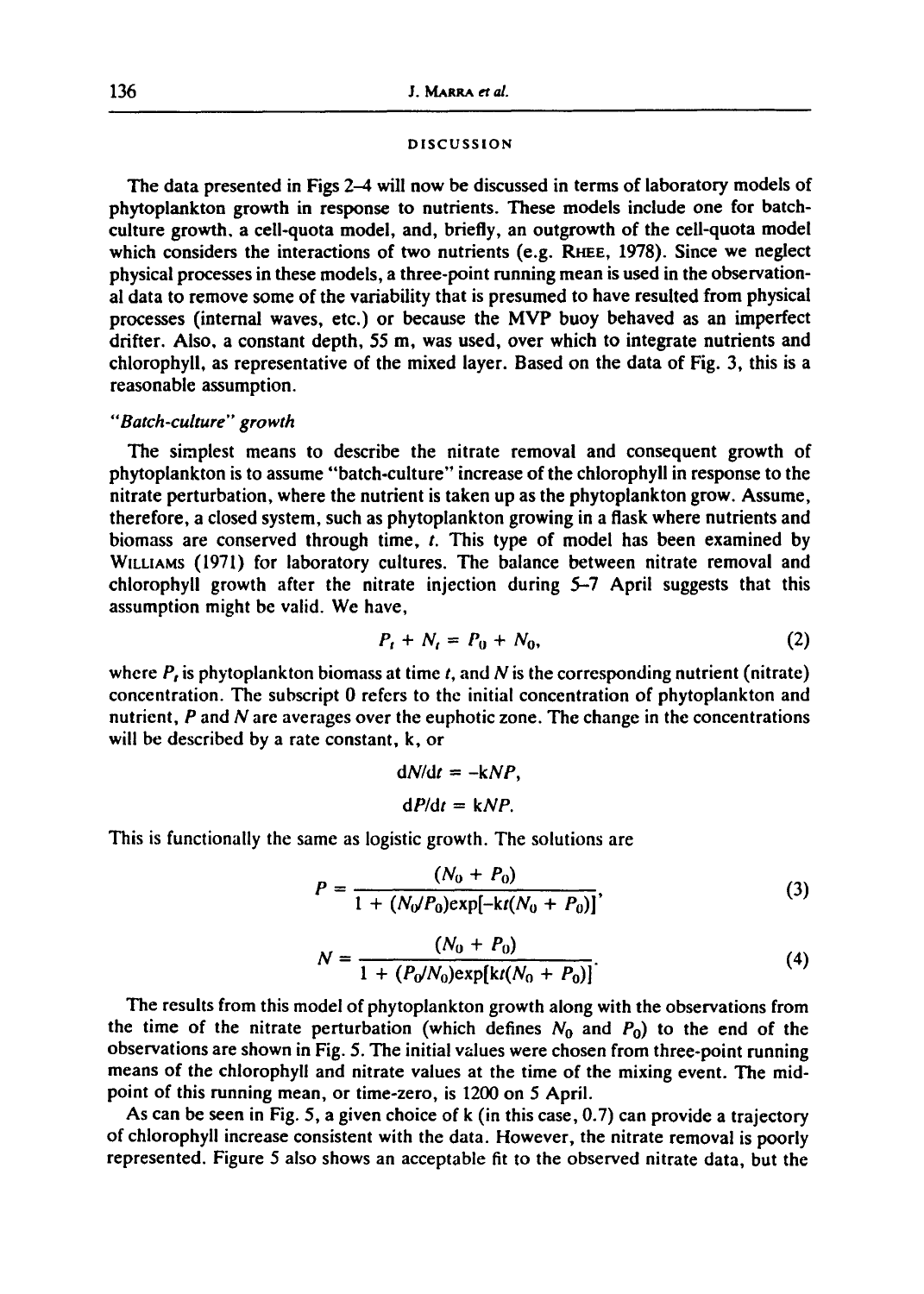

Fig. 5. Three-point running means of nitrate (squares) and Chl a concentrations (circles) averaged over 0-55 m, plotted as a function of time since the *mixing* event (time = 0 is 1200 on 5 April), and compared to the output from the batch-culture growth model described in the text. Dashed line: predicted chlorophyll for  $k = 0.7$ ; triple dashed line: predicted nitrate for  $k = 0.7$ ; solid line: predicted nitrate for  $k = 1.5$ .

rate constant for nitrate removal must be set at two times the rate constant for chlorophyll growth  $(k = 1.5)$ . In other words, nitrate is taken up faster than the phytoplankton are growing. This kind of result has been observed in laboratory investigations (e.g. CAPERON and MEYER, 1972a,b; EPPLEY and RENGER, 1974; DROOP, 1977; CUNNINGHAM and MAAS, 1978; McCARTHY and GOLDMAN, 1979; COLLOS, 1982b; DORTCH, 1982; PARSLOW *et al.,* 1984). The lack of agreement between the kinetics of nutrient uptake and the instantaneous transformation into growth is strong evidence that nutrient uptake and cell growth are uncoupled, thus leading to the inadequacy of this model.

# *Model based on the cell quota*

The uncoupling of the nutrient uptake and algal growth implies that models of phytoplankton dynamics in nutrient-limited systems require a delay mechanism. This delay can be expressed in terms of a convolution integral, that is, weighting nutrient uptake according to past values of nutrient (CAPERON, 1969). Or, the delay can be expressed by postulating that nutrient uptake is governed by ambient concentration of nutrient, but that growth is governed by nutrient already assimilated. This latter expression of delay has more meaning physiologically. Growth governed by internal cellular pools of nutrient is incorporated in the cell-quota model (CAPERON, 1968; DROOP, 1968).

The governing equations describing the change in nitrate, chlorophyll and cell quota for this model are given by,

$$
[ChI (\mu g)] = [N(\mu g \text{-at.})],
$$

$$
dN/dt = -V_{N'}(Chl), \qquad (5)
$$

$$
d(Chl)/dt = \mu \cdot Chl, \qquad (6)
$$

$$
dQ/dt = V_N - (\mu \cdot Q). \tag{7}
$$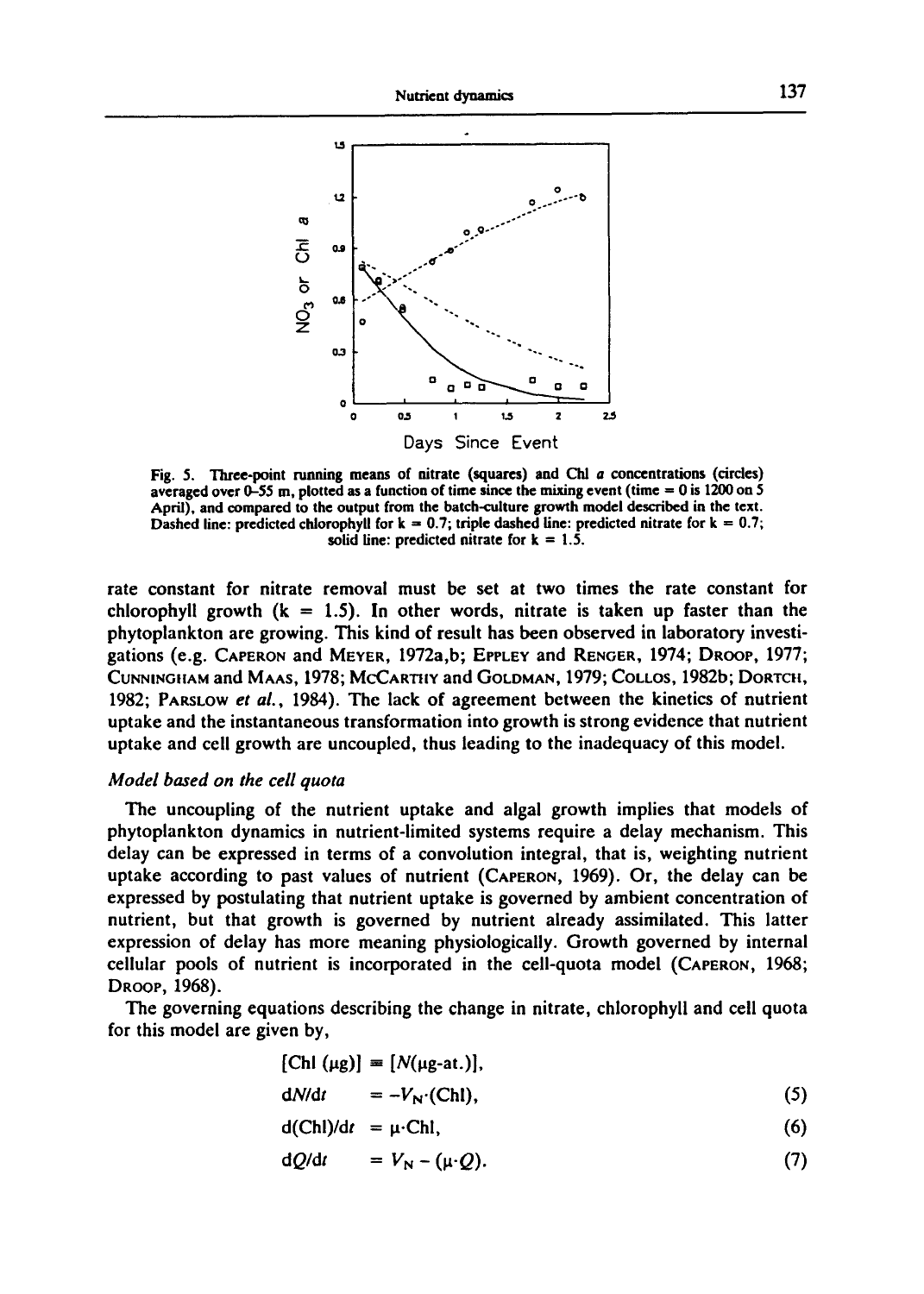Nitrate uptake  $(V_N)$  and growth ( $\mu$ ) are given by

$$
V_N = V_N \max[N/(K_N + N)]; \tag{8}
$$

$$
\mu = \mu \max[(Q - kq)/Q]; \tag{9}
$$

where  $K_N$  is the Michaelis constant for nitrate uptake. This model requires two new pieces of information not readily available from field observations: the maximum growth rate ( $\mu$ max) and the minimum cellular quota (kq), the internal nitrogen concentration in the cells below which growth cannot occur. The model generates the cell quota (the amount of nutrient in the cell),  $Q$ , a parameter not measured in this field study. In the application of this model we have used literature values for the former two parameters (CAPERON and MEYER, 1972a; GOLDMAN and GLIBERT, 1981), and set initial values of kq and  $\mu$ max to 0.2  $\mu$ mol and 0.6 day<sup>-1</sup>, respectively. The other initial conditions are given by the observations, with the zero time for the simulation given as 1800 on 5 April. The uptake rates for nitrate are found by non-linear regression of the disappearance of nitrate after the mixing event (e.g. Caperon and MEYER, 1972b), using the integral form of equation (8) above,

$$
t(VNmax) = (N0 - N) + KN[ln(N0/N)], \t(10)
$$

where  $N_0$  is the nitrate concentrations at time zero.  $V_N$ max was found to be 0.82 µmol  $I^{-1}$ day<sup>-1</sup> and  $K_N$ , 0.21 µmol  $l^{-1}$  using this technique on the smoothed data. Chlorophyll is assigned a growth rate based on the  $^{14}$ C-uptake experiment conducted on 5 April, and the observed C/Chi ratio of 55, using the equation (EPFLEV, 1972),

$$
\mu = (1/t)\ln\{[(C/Chl) + (\Delta C/Chl)]/(C/Chl)\},\tag{11}
$$

where  $\Delta C/C$ hl is the carbon assimilation from the <sup>14</sup>C-uptake experiment normalized to chlorophyll. Equations (5), (6) and (7) were solved numerically with a time-step of I h.

Figure 6 shows the results of this model for the time period following the onset of mixing. The simulation adequately predicts the end-points for both chlorophyll and nitrate; however, there is a period at day I of the simulation where both growth and nitrate removal are underestimated by this model. This may be because additional factors affect the short-term growth variations. For example, irradiance variability, both diurnally and from day-to-day, may be responsible for short-term variations in growth. Alternatively, even in laboratory chemostats, the cell-quota model has been found to be inconsistent with observed behavior of phytoplankton biomass and nutrient concentration (e.g. BURMASTER, 1979). Even if the details of the time-course are in error, the important result here is that the derived nutrient uptake and growth parameters provide a consistent explanation for the behavior of both nitrate and chlorophyll.

Alternatively, it could be that the delay we have postulated through the cell-quota model occurs simply as a result of uptake occurring during the night (Fig. 4). Nitrate uptake is generally thought to be strongly light-dependent (COLLOS and SLAWYK, 1980); however, in several investigations day-night variations in uptake do not occur. Diatoms have been shown to assimilate nitrate at night, particularly under conditions of nitrogen deficiency (EPPLEY and COATSWORTH, 1968; EPPLEY and RENGER, 1974; MALONE et al., 1975; CoLLos, 1982a). There is evidence for dark uptake of nitrate from natural populations as well (DoRTCH *et al.,* 1985). Operationally, dark uptake of nitrate is no different than how the cell-quota model manages the delay, but it could provide the delay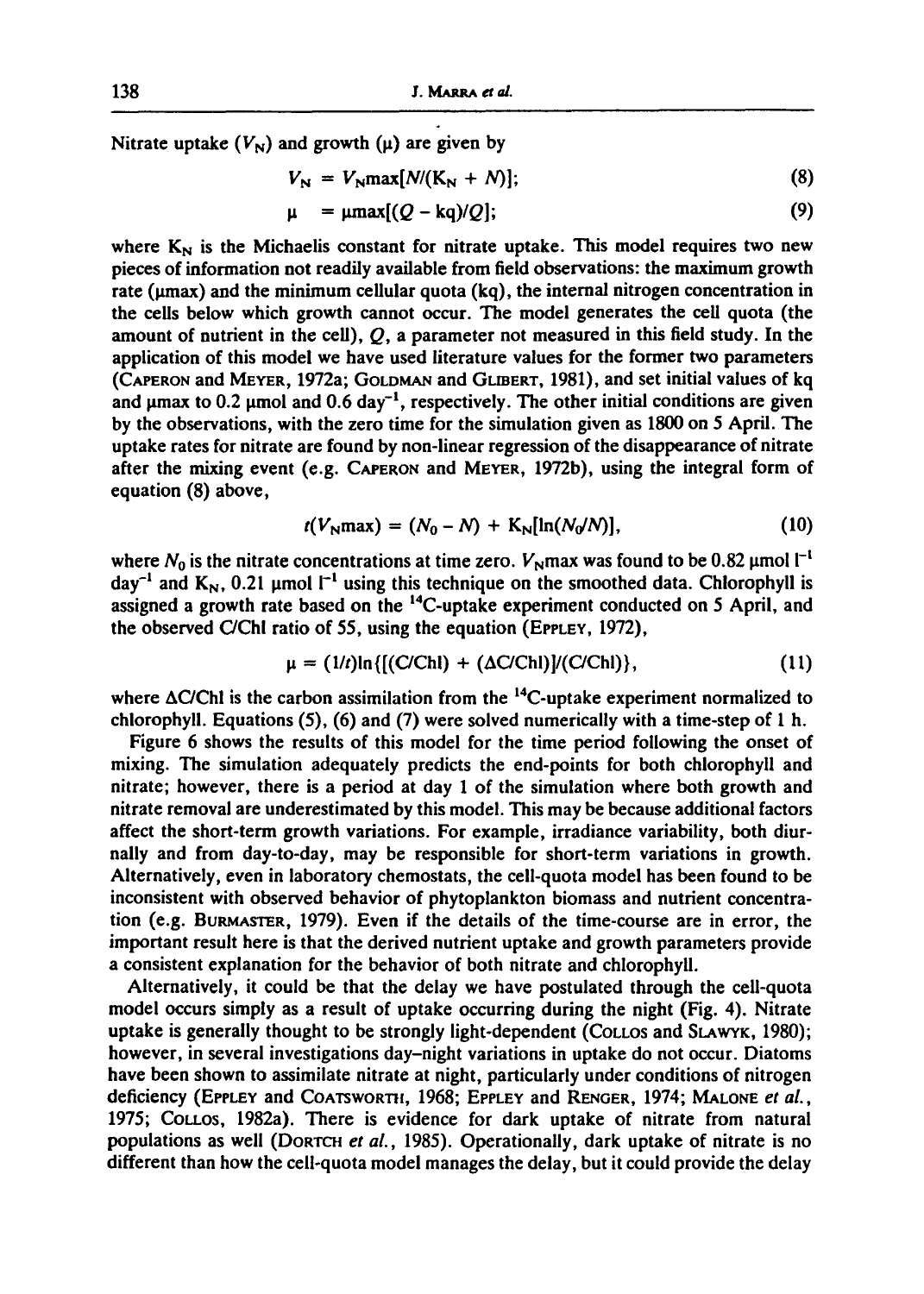

Fig. 6. Same as Fig. 5, except that the comparison is with the cell-quota model. Symbols as in Fig. 5.

mechanism. Indeed, EPPLEY and COATSWORTH (1968) concluded that nitrate taken up in the dark was not as readily assimilated as that taken up in the light.

# *Interactions between two nutrients*

Consideration of earlier times than the wind-generated nitrate event requires that the changes observed in the silicate distributions be explained as well. Detectable concentrations of silicate are found prior to the time of the mixing event, when nitrate is absent or low, and while chlorophyll exhibits no appreciable net change. Given the subsequent production, apparently, growth of the phytoplankton prior to the mixing event was sufficient only to balance losses from grazing and sinking. After the mixing event, first nitrate is removed (Fig. 4a), then silicate (Fig. 4b), while Chl  $a$  increases (Fig. 4a). Thus the data suggest a possible switch in nutrient limitation between these two nutrients over the course of the observations.

The concept of a switch in nutrient limitation, that is, that the phytoplankton populations can be limited by only one nutrient at a time, has support from laboratory investigations. RHEE (1978), for example, has demonstrated conclusively that phytoplankton growth rates for different nutrients should be calculated separately. In other words, growth is regulated by the nutrient in shortest supply rather than by two nutrients together. This idea is implicit in the data of TERRY (1982) as well. These studies, however, concern nitrate and phosphate. Although there have been studies of the interaction of ammonium and silicate (or ammonium and nitrate), we are unaware of similar studies describing the interaction of nitrate and silicate. As pointed out by TERRY (1982) and others, nitrate uptake and assimilation requires significantly more energy than other nutrients because of the required steps to form amino-nitrogen. The concept of the nutrient switch supports Liebig's Law of the Minimum (REDFIELD *et al.*, 1963).

The cell-quota model has been elaborated to include silicate and to calculate the minimum growth rate between nitrate and silicate. Unlike the previous simulation (Fig. 6), however, we cannot treat the change in nutrients and chlorophyll in a dynamical way. For example, we would have to make further assumptions about the relationship between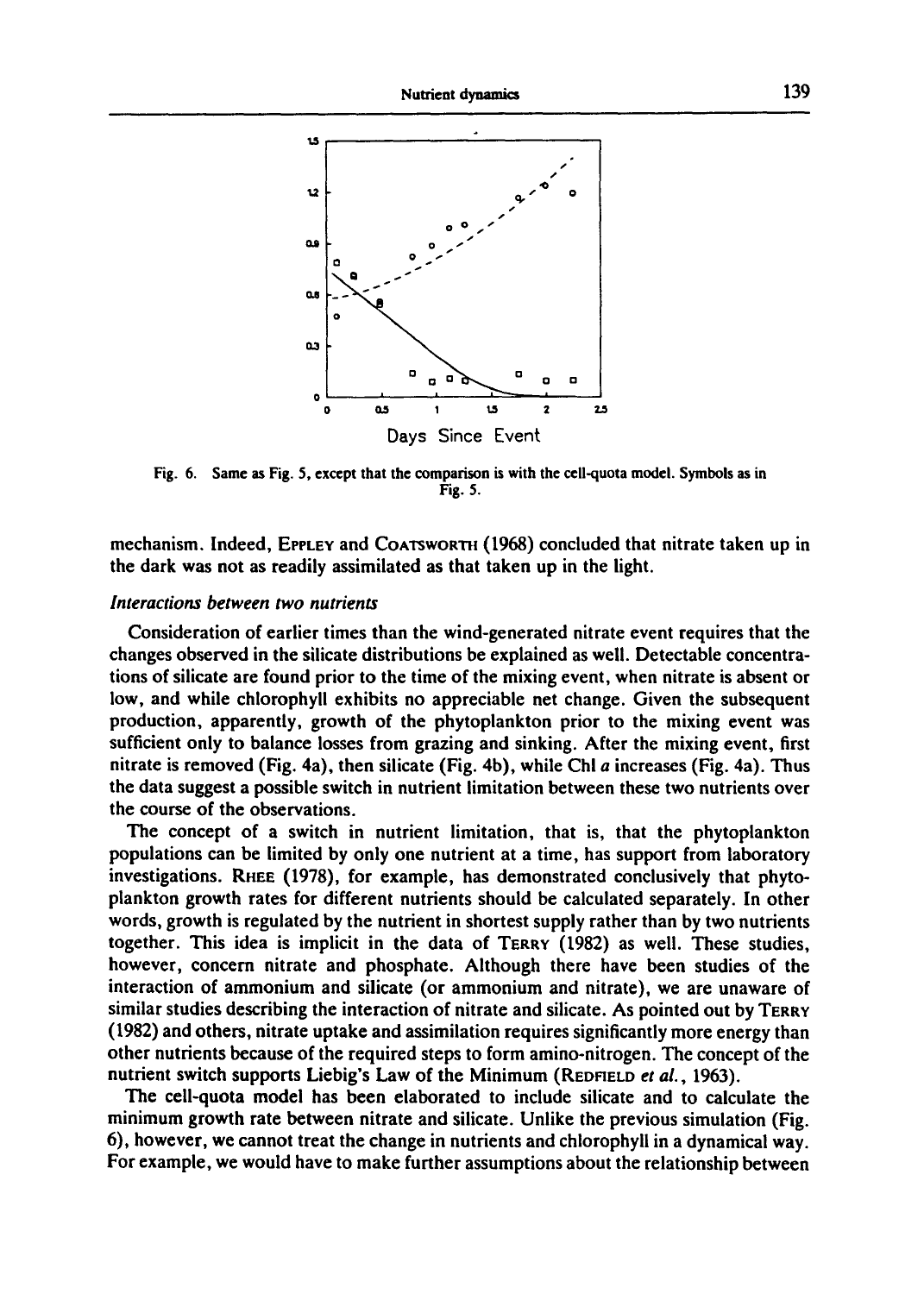silicate uptake and chlorophyll produced. Hence, we can only calculate a growth potential for each observational pair (silicate, nitrate) and illustrate the use of this model by identifying growth during the observational period as being regulated by nitrate or silicate.

For the purposes of illustration, we have determined the kinetic parameters for silicate in a similar manner to nitrate, applying equation (10) to the period of silicate removal on 6–7 April. The half-saturation constant and  $V_{\text{max}}$  for silicate are 0.17 µmol  $\Gamma^1$  and 0.30  $\mu$ mol  $\Gamma$ <sup>t</sup> day<sup>-1</sup>, respectively. As for nitrate, the same ratio of maximum cell quota of 5 was assumed. The outcome of the nutrient-switching model suggests that growth might be limited by silicate within the time frame noted by the arrows in Fig. 4b. That is, before and after the mixing event, growth of the phytoplankton population would be limited by nitrate rather than silicate, consistent with the relative distributions of the nutrients in the euphotic zone. The differences in growth rate predicted by this model are small enough  $(<0.05 \text{ day}^{-1})$  such that consistency of this model with the data must be regarded as tentative.

#### CONCLUSIONS

The observed events can be summarized as follows. Because early in the time series, nitrogen is too low to allow net growth of the phytoplankton populations, silicate concentration remains detectable in the water column. The mixing event increases nitrate, and once the phytoplankton demand for nitrate is met, the cells are prepared to grow, and they assimilate silicate while doing so. Ultimately, nitrogen appears to limit the accumulation of biomass (and new production) here. For other locales [e.g. upwelling areas: see KAMYKOWSK! and ZANTARA (1985), DUGDALE *el al.* (1981), and others], silicate can be the more important nutrient for explaining biomass changes.

For modeling of phytoplankton-nutrient dynamics, the data suggest that over time scales of a few days or less, additional information regarding cellular nutrient quotas and maximum growth rates are required to simulate local dynamics. However, accepting the proviso that N/Chl  $\approx$  1, the data also show a balance of nitrate removal and chlorophyll increase over time scales longer than this. Therefore, at longer time scales, the simpler models (i.e. those which assume growth of phytoplankton biomass proportional to nutrient loading) will serve adequately. In this category are, for example, the seasonal models of phytoplankton production and loss (KIEFER and KREMER, 1981) and the basinscale model reported by WROBLEWSKI *et al.* (1988).

On shorter time scales, there is an increased cost in modeling due to the additional parameters employed in the cell-quota model. From a practical standpoint, it is not clear that the increased realism we have attained at the day-to-day time scale will be generally applicable if there is little confidence in the kinetic parameters required.

Finally, we emphasize the transience of the event we observed. The nitrate appeared and was removed in less than a day, and had the sampling been any less frequent, the event would have appeared as noise rather than signal. EPPLEY and RENGER (1988) also report an event such as that observed here, of smaller magnitude but similar transience, that is about a day. This consideration supports the need for high frequency sampling in the ocean environment (DICKEY, 1988) to understand the processes regulating phytoplankton growth and loss.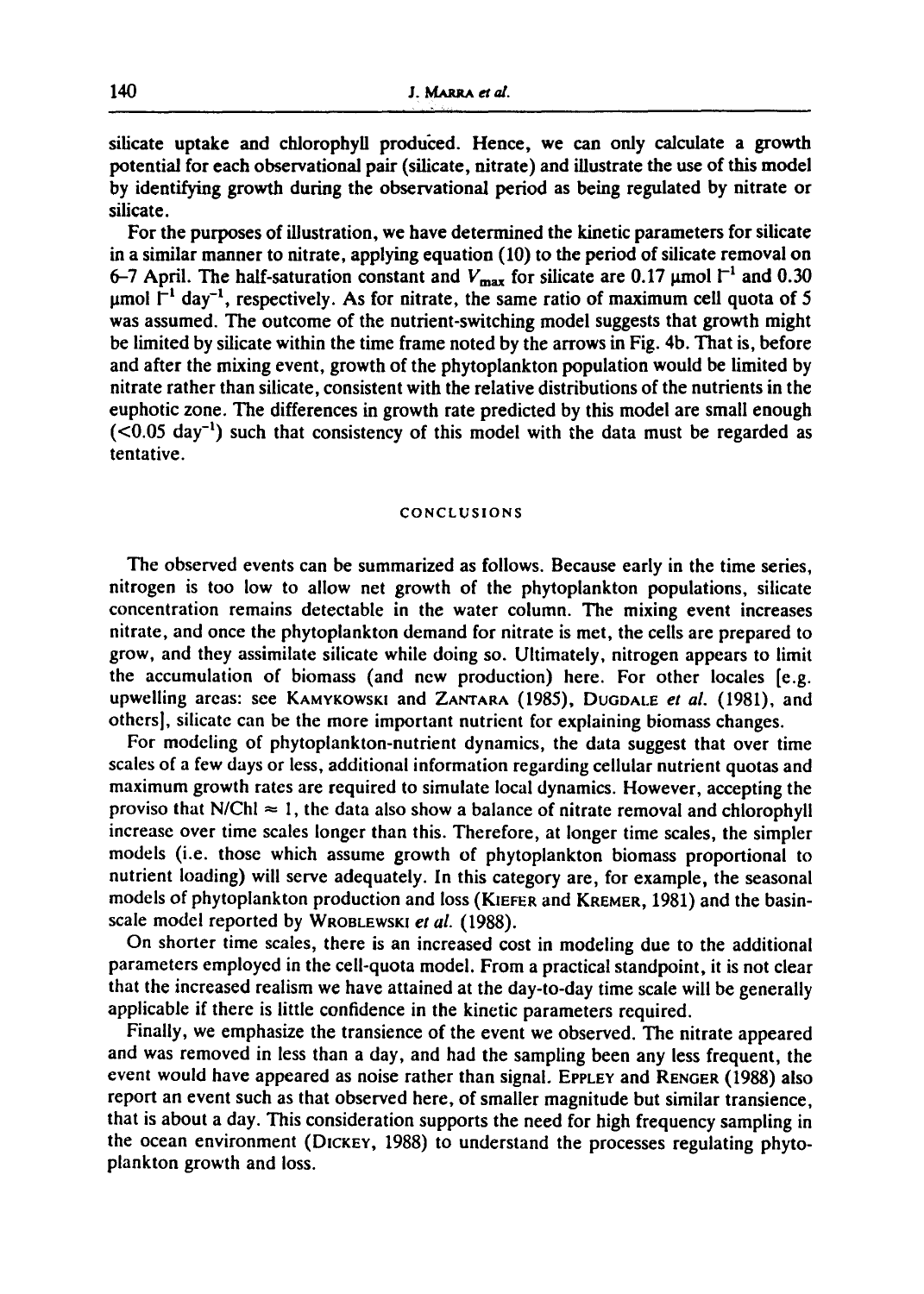Acknowledgements---We thank K. Heinemann, C. Green, D. Dupuis and J. D. Guffy for assistance at sea. This research was supported by Office of Naval Research contracts N00014-84-C0132 and N00014-86-K0204 (JM), N00014-80-C0113 (RRB) and N00014-87-K0084 (TDD). L-DGO Contribution no. 4567.

#### **REFERENCES**

- BARt.OW R. G. (1982) Phytoplankton ecology in the southern Benguela Current. Ill. Dynamics of a bloom. *Journal of Experimental Marine Biology and Ecology, 63, 239-248.*
- BIDIGARE R. R., J. MARRA, R. ITURRIAGA, R. C. SMITH and M. J. PERRY (1989) Evidence for phytoplankton succession and chromatic adaptation in the Sargasso Sea during springtime, 1985. *Marine Ecology*  Progress Series, in press.
- BURMASTER D. E. (1979) The unsteady continuous culture of phosphate-limited *Monochrysis lutheri* Droop: experimental and theoretical analysis. Journa/of *Experimental Marine Biology and Ecology,* 39, 167-186.
- CAPERON J. (1968) Population growth response of *lsochrysis galbana* to a variable nitrate environment. *Ecology,* 49, 866-872.
- CAI~ERON J. (1969) Tune-lag in population growth response of *lsochrysis galbana* to a variable light environment. *Ecology, 50. 119-192.*
- CAPERON J. and J. MEYER (1972a) Nitrogen limited growth in marine phytoplankton. I. Changes in population characteristics with steady-state growth rate. *Deep-Sea Research*, 19, 601-618.
- CAPERON J. and J. MEYER (1972b) Nitrogen limited growth in marine phytoplankton. II. Uptake kinetics and their role in nutrient limited growth of phytoplankton. *Deep-Sea Research,* 19, 619--632.
- COLLOS Y. (1982a) Transient situations in nitrate assimilation by marine diatoms. 2. Changes in nitrate and nitrite following a nitrate perturbation. *Limnology and Oceanography,* 27, 528-535.
- COLLOS Y. (1982b) Transient situations in nitrate assimilation in marine diatoms. III. Short-term coupling of nitrate uptake and reduction. *Journal of Experimental Marine Biology and Ecology, 62,* 285-295.
- Cot.Los Y. and G. St.aw'zK (1980) Nitrogen uptake and assimilation by marine phytoplankton. In: *Primary productivity in the sea, P. G. FALKOWSKI, editor, Plenum, New York, pp. 195-211.*
- CUNNINGHAM A. (1984) The impulse response of *Chlamydamonas reinhardii* in nitrite-limited chemostat culture. *Biotechnology and Bioengineering, 26,* 1430-1435.
- CUNNINGHAM A. and P. MAAS (1978) Time lag and nutrient storage effects in the transient growth response of *Chlamydamonas reinhardii* in nitrogen-fimited batch and continuous culture. *Journal of General Microbiology,* 104, 227-231,
- DICKEY T. D. (1988) Recent advances and future directions in multi-disciplinary *in situ* oceanographic measurement systems. In: *Toward a theory of biological physical interactions in the world ocean, B. J.*  ROTHSCHILD, editor, Kluwer Academic, Dordrecht, The Netherlands, pp. 555-598.
- DICKEY T. D., D. A. SIEGEL, S. BOZTAS and M. K. HAMILTON (1985) Biowatt I: Multi-Variable Profiler. University of Southern California Group Report, Los Angeles, California, 45 pp.
- DITORO D. M., D. J. O'CONNOR and R. V. THOMANN (1971) A dynamic model of the phytoplankton population in the Sacramento-San Joaquin Delta. In: *Nonequilibrium systems in natural water chemistry*. Advances in chemistry, Vol. 106, J. D. HEM, editor, Americal Chemical Society, Washington D.C., pp. 131-179.
- DORTCH Q. (1982) Effect of growth conditions on accumulation of internal nitrate, ammonium, amino acids and proteins in three marine diatoms. *Journal of Experimental Marine Biology and Ecology,* 61,243-264.
- DORTCH Q., J. R. CLAYTON, S. S. THORNTON, J. S. CLEVELAND, S. L. BRESSLER and S. AHMED (1985) Nitrogen storage and use of biochemical indices to assess nitrogen deficiency and growth rate in natural plankton population. *Journal of Marine Research, 43,* 437-464.
- DROOP M. R. (1968) Vitamin  $B_{12}$  and marine ecology. IV. The kinetics of uptake, growth and inhibition in *Monochrysis lutheri. Journal of the Marine Biological Association of the United Kingdom, 48,* 689-733.
- DROOP M. R. (1977) An approach to quantitative nutrition of phytoplankton. *Journal of Protozoology*, 24, 528-532.
- DUGDAI~ R. C. (1967) Nutrient limitation in the sea: dynamics, identification and significance. *Limnology and Oceanography,* 12, 685-695.
- DUGDALE R. C. and J. J. GOERING (1970) Nutrient limitation and the path of nitrogen in Peru Current production. Anton Bruun, Report No. 5, Texas A&M Press, College Station, Texas.
- DUGDALE R. C., B. H. JONES, J. J. MACISAAC and J. J. GOERING (1981) Adaptation of nutrient assimilation. In: *Physiological bases of phytoplankton ecology,* T. Pt.A'rr, editor, *Canadian Journal of Fisheries and Aquatic Sciences,* 210, 234-250.
- EPFLEY R. W. (1972) Temperature and phytoplankton growth in the sea. *Fisheries Bulletin,* 70, 1063-1085.
- EPPLEY R. W. (1981) Autotrophic production of particulate matter. In: *Analysis of marine ecosystems*, A. R. LONGHURST, Academic Press, London, pp. 342-361.
- EPrLE¥ R. W. and J. L. CO^TSWORTH (1968) Nitrate and nitrite uptake by *Ditylum brightwelli;* kinetics and mechanisms. *Journal of Phycology,* 4, 151-156.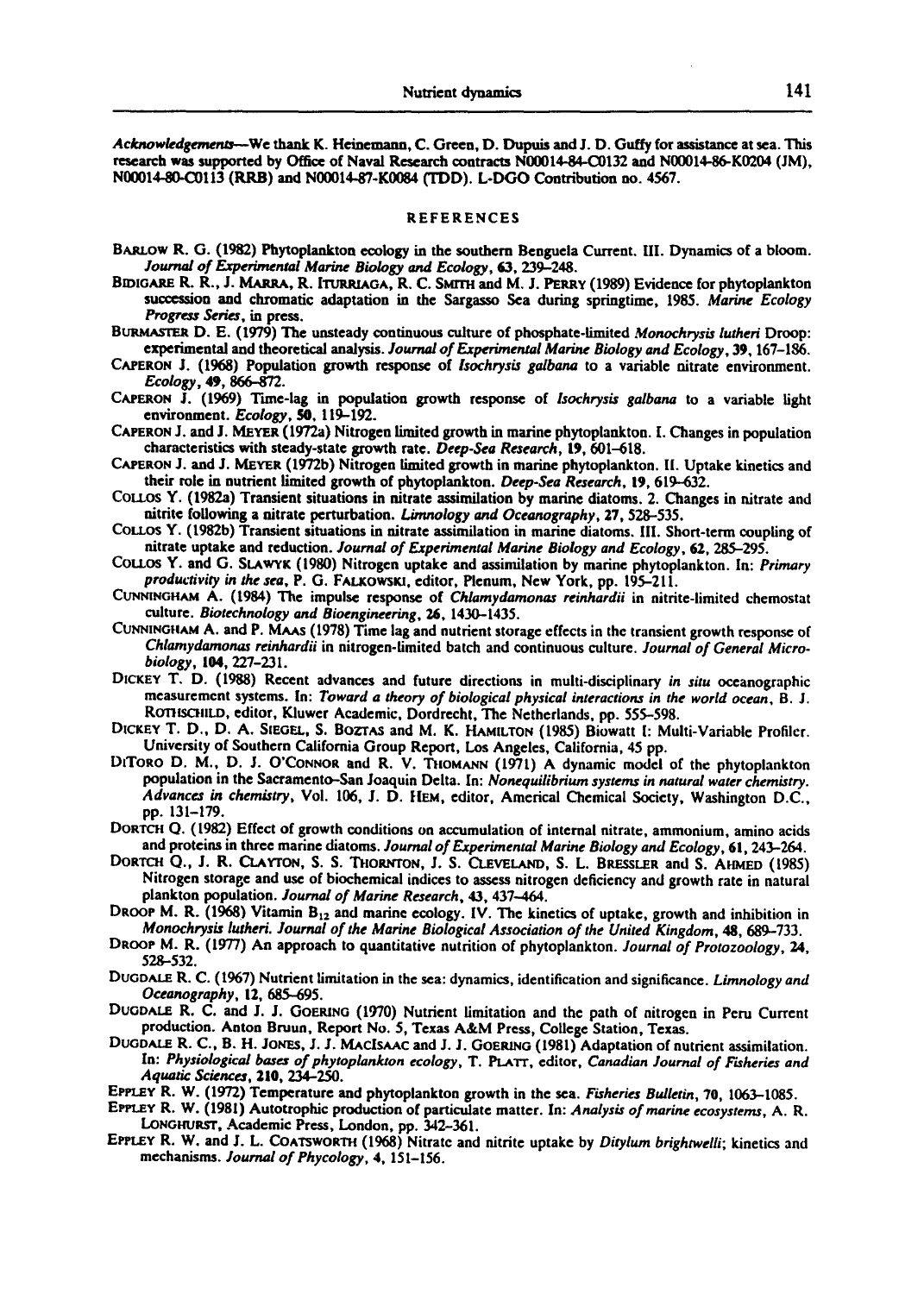- EPPLEY R. W. and E. H. RENGER (1974) Nitrogen assimilation of oceanic diatom in nitrogen-limited culture in *a chemostat. Journal of Phycology,* 1O, 15--23.
- EPPLEY R. W. and B. J. PETERSON (1979) Particulate organic flux and planktonic new production in the deep ocean. Nature, 182, 677-680.
- EPPL£Y R. W. and E. H. RENGER (1988) Nanomolar increase in surface layer concentration following a small wind event. *Deep-Sea Research, 3\$,* 1119-1125.
- GIIL A. E. (1982) *Amwsphere-ocean dynamics.* Academic Press, New York, 662 pp.

GLOVER H. E., B. B. PREZELIN, L. CAMPBELL, M. WYMAN and C. GARSIDE (1988) A nitrate-dependent *Synechococcus* bloom in surface Sargasso Sea water. *Nature,* 331,161-163.

- GOLDMAN J. C. and P. M. GLIBERT (1981) Kinetics of inorganic nitrogen uptake by phytoplankton. In: *Nitrogen in the marine environment,* E. J. CARPENTER and D. CAPONE, editors, Academic Press, New York, pp. 233-274.
- HARRISON W. G., T. PLATT and M. R. LEWIS (1987) f-Ratio and its relationship to ambient nutrient concentration in coastal waters. *)ournal of Plankton Research, 9, 235--248.*
- KAMYKOWSKI D. and S.-J. ZENTARA (1985) Nitrate and silicic acid in the world ocean: patterns and processes. *Marine Ecology Progress Series, 26,* 47-59.
- KEROUEL A. A. (1982) Dosage automatique de l'uree dans l'eau de mer: une methode tres sensible a la diacetylmonoxime. *Canadian Journal of Fisheries and Aquatic Sciences,* 39, 174-183.
- KIEFER D. A. and J. N. KREMER (1981) Origins of vertical patterns of phytoplankton and nutrients in the temperate, open ocean: a stratigraphic hypothesis. *Deep.Sea Research, 28,* 1087-1105.
- LAWS E. A., D. M. KARL, D. G. REDALJE, R. S. JURICK and C. D. WINN (1983) Variability in ratios of phytoplankton carbon and RNA to ATP and chlorophyll a in batch culture and continuous culture. Journal of Phycology, 19, 439-445.
- MALONE T. C., C. GARSIDE, K. C. HAINES and O. A. ROELS (1975) Nitrate uptake and growth of *Chaetoceros* sp. in large outdoor continuous cultures. *Limnology and Oceanography,* 20, 79-88.
- MENZEL D. W. and J. H. RYTHER (1960) The annual cycle of primary production in the Sargasso Sea off Bermuda. *Deep-Sea Research,* 6, 351-367.
- McCARTHY J. J. and J. C. GOLDMAN (1979) Nitrogenous nutrition of marine phytoplankton in nutrient depleted waters. *Science,* 203, 670-672.
- MCCARTHY J. J. and J. L. NEVIN (1986) Utilization of nitrogen and phosphorus by primary producers in warmcore ring 82-B following deep convective mixing. *Deep.Sea Research,* 33, 1773-1779.
- MONOD J. (1942) *Recherches sur la croissance des cultures bacterirnncs.* Herman, Paris, 210 pp.
- PARSLOW J. S., P. J. HARRISON and P. A. TtlOMPSON (1984) Saturated uptake kinetics: transient response of the marine diatom *Thalassiosira pseudonana* to ammonium, nitrate, silicate or phosphate starvation. *Marine Biology, 83,* 51-59.
- PARSONS T. R., P. J. HARRISON and R. WATERS (1978) An experimental simulation of diatoms and flagellate blooms. *Journal of Experimental Marine Biology and Ecology,* 32, 285-294.
- PLATr T. and W. G. HARRISON (1985) Biogenic fluxes of carbon and oxygen in the ocean. *Nature,* 318, 55-58.
- REDFIELD A. C., B. H. KETCHUM and F. A. RICHARDS (1963) The influence of organisms on the composition of seawater. In: *The sea*, Vol. 2, M. N. HILL, editor, Wiley-Interscience, New York, pp. 26-77.
- RHEE G.-Y. (1978) Effects of N:P atomic ratios and nutrient limitation on algal growth, cell composition, and nitrate uptake. *Limnology and Oceanography, 23, 10-25.*
- SAKSAUG E., S. MYKLESTAD, K. ANDRESEN, E. N. HOEGSETH and L. JORGENSEN (1981) Phytoplankton off the Mire coast in 1975-1979: Distribution, species composition, chemical composition and conditions for growth. In: *Proc. Sym. Norw. Coastal Current, Geilo,* August 1980, I1. University of Bergen Press, pp. 681-711.
- SMITH R. C., K. S. BAKER and P. DUSTAN (1981) A fluorometric technique for the measurement of oceanic chlorophyll in the support of remote sensing. Scripps Institution of Oceanography, Ref. 81-17, La Jolla, California.
- SMITH R. C., J. MARRA, M. J. PERRY, K. S. BAKER, E. SWIFT, E. BUSKEY and D. A. KIEFER (1989) Estimation of a photon budget for the upper ocean in the Sargasso Sea. *Limnology and Oceanography,*  34, in press.
- TAKAHASHI M., W. H. THOMAS, D. L. R. SEIBERT, J. BEERS, P. KOELLAR and T. R. PARSONS (1975) The replication of biological events in enclosed water columns. *Archives of Hydrobiology,* 76, 5-23.
- TAKAHASHI M., J. ISHIZAKA, T. ISHIMURU, L. P. ATKINSON, T. N. LEE, Y. YAMAGUCHI, Y. FUJITA and S. ICHIMURA (1986) Temporal change in nutrient concentrations and phytoplankton biomass in short time scale local upwelling around the Izu Peninsula, Japan. *Journal of Plankton Research,* 8, 1039-1049.

TECHNICON (1973) Industrial method no. 186-72W. Technicon Corp., Tarrytown, NY, U.S.A.

- TERRY K. L. (1982) Nitrate uptake and assimilation in *Thalassiosira weissflogii* and *Phaeodactylum tricornu*turn: interactions with photosynthesis and with the uptake of other ions. *Marine Biology,* 69, 21-30.
- TETT P., A. EDWARDS and K. JONES (1985) A model for the growth of shelf-sea phytoplankton in summer. *Estuarine, Coastal and Shelf Science, 23, 641-672.*